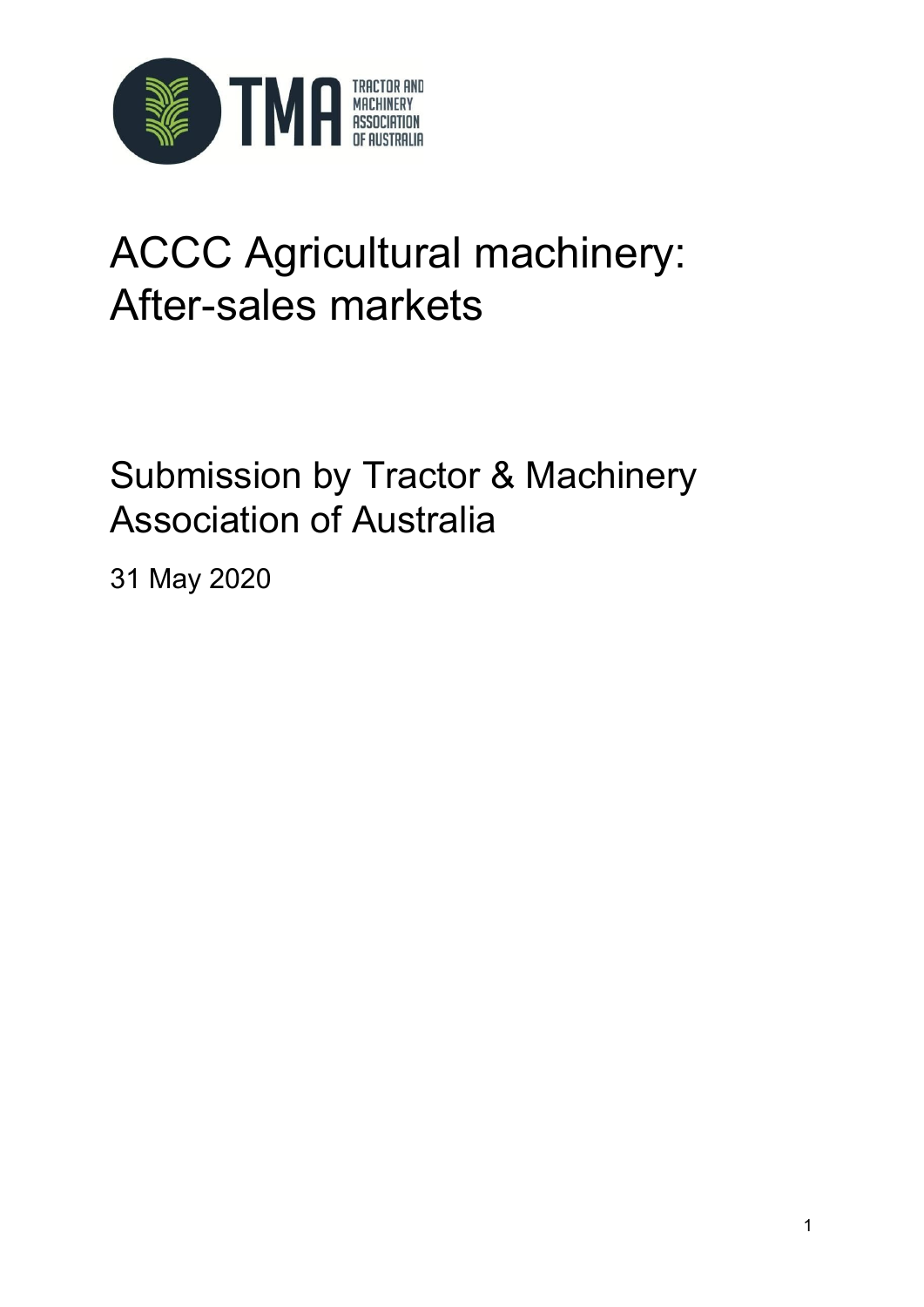

### **Submission in Response to ACCC Discussion Paper**

The Tractor & Machinery Association of Australia welcomes this opportunity to provide our initial comments in relation to the ACCC's review of the how the agricultural machinery industry operates, focusing on key issues relating to manufacturer warranties, services and repairs foreshadowed in the February 2020 discussion paper. (the Discussion Paper).

#### **Background & Introduction**

The Tractor & Machinery Industry of Australia (TMA) is a member-based industry organisation which was established over 70 years ago to represent the interests and development of importers, manufacturers and sellers of agricultural tractors and machinery in Australia. Its member base includes:

- John Deere Ltd
- CNH Industrial
- AGCO
- Kubota Australia Ltd
- Landpower Group Ltd
- Power Farming Group Australia

With members representing every facet of farm machinery, the TMA speaks as one voice for the industry on issues relating to government regulation and legislation, OH&S, industry training and development and market sales statistics for the industry and its members.

TMA members either operate as importer/distributors of product and generally market and provide aftersales support via a network of independent authorised dealerships (OEM members); or they are themselves an independent dealer of product (Dealer members) (together TMA Members). The TMA's members are competitors and compete vigorously in the retail and after sales agricultural machinery markets.

Authorised dealerships are required, under their respective agreements with OEM members, to maintain a high standard of service to the consumer, including in relation to the quality of their dealership site and service facilities and the technical qualifications of their technicians. This requires a significant and ongoing investment by the authorised dealer. Ultimately these dealer requirements seek to:

- Maximise customer satisfaction with supplied product;
- Provide for the efficient and effective maintenance and support of those products;
- ensure the safety of the customer by maintaining applicable industry standards and ensuring that products reliably perform to specification.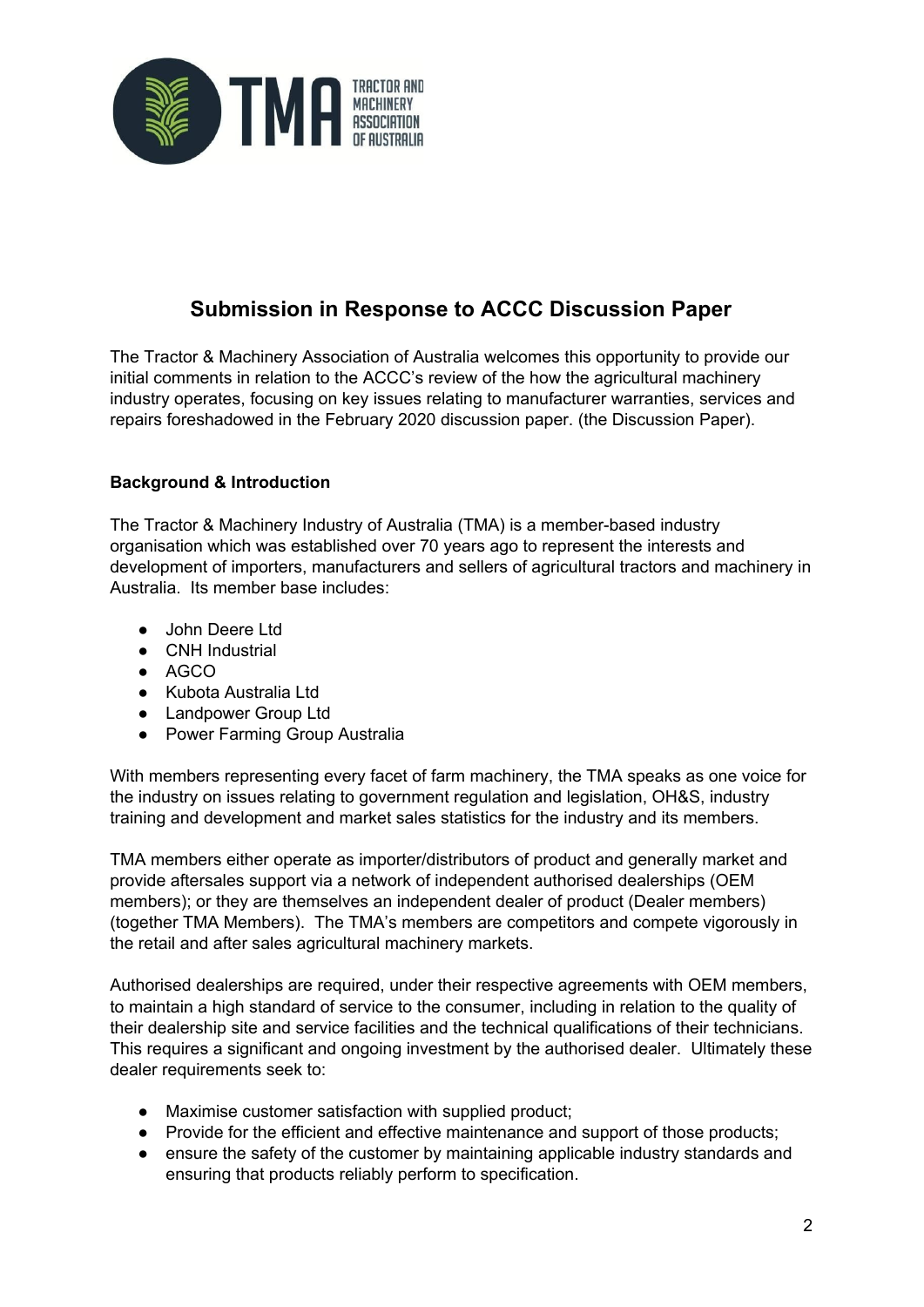

The compact between the OEM member and their respective authorised dealers is critical to the efficient supply of farm machinery to Australian markets. OEM members appoint and support independent local businesses to act as dealers. They are dependent upon these dealers to make sales and support customers in their dealership area. OEM members require that their dealers meet minimum performance standards and, in return, the

authorised dealer is supported by the OEM member. If the OEM members were to support independent repairers to the same extent as dealers, then the dealer would have no incentive to meet the high performance standards required of them, or to incur the expenditure required to meet these standards. This would produce a lower standard of support for customers and unacceptably compromise both the performance and safety of TMA member equipment.

The following submission provides comment using the major headings used in the Discussion Paper.

#### **I. 'Access to independent agricultural machinery repairs is limited'**

The TMA notes that the ACCC suggests that restrictions upon the ability of independent businesses to repair or service agricultural machinery 'may allow manufacturers to charge monopoly prices in order to increase profits of their dealer networks' and that this 'may disproportionately affect purchasers in remote areas'.

The restrictions that are identified in the Discussion Paper include:

- independent repairers not having access to genuine parts, technical information and diagnostic software tools necessary to conduct a repair;
- manufacturer's warranties requiring that warranty repairs be undertaken by an authorised dealer;
- manufacturers warranties being voided by use of an independent repairer during the warranty period.

The TMA submits that a level of restriction as to who can carry out both warranty and maintenance services on agricultural machinery is both appropriate and necessary to ensure the proper operation and safety of the equipment concerned. We also dispute the suggestion that authorised dealers charge 'monopoly prices' for service or repairs.

#### *Pricing*

The service rates charged by TMA member dealers are set independently by those dealers. OEM members do not have any input into the setting of service rates by authorised dealers. Some OEM members provide their authorised dealers with business training that may include reference to the need for their pricing to be set with reference to their underlying costs. This is done in in the interests of maintaining the commercial viability of their business. Any such process is however left entirely for the dealer to implement. Genuine parts are supplied to dealers with a recommended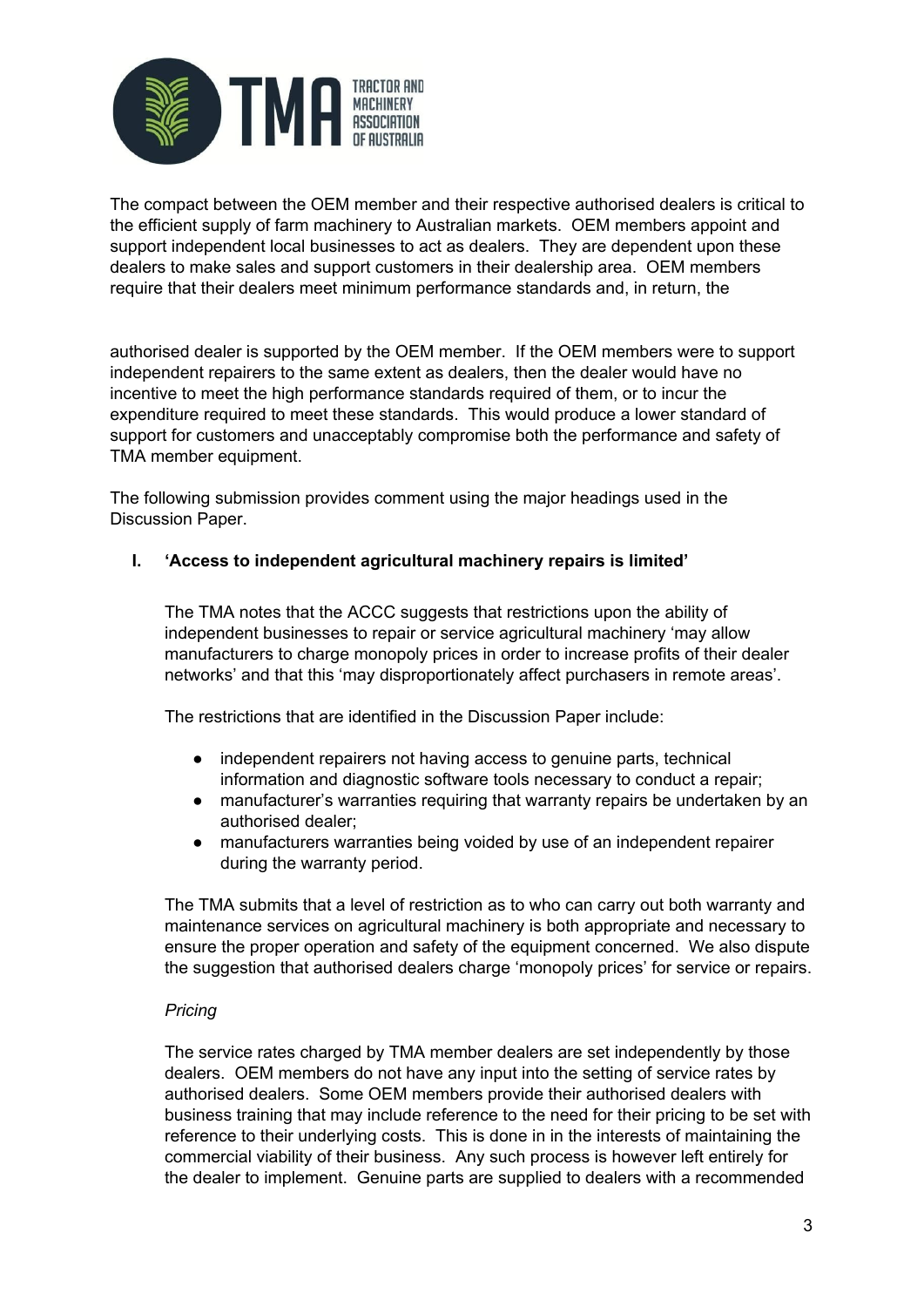

retail price, but these are recommendations only and are not enforced by OEM members.

Ultimately the prices charged by dealers are a product of the market in which they operate. Relevantly some districts which have competing employer demand, such as mining activity, may charge higher hourly rates for service work as they pay higher wages to apprentices than may apply in other districts. Competitive pressure between other brands in the market and with independent services agents however are the key drivers of pricing in the applicable markets.

Authorised dealers also are often part of their local community and have a vested interest in maintaining a good reputation, not least in order to get repeat business. Monopoly pricing is not consistent with this business model or the competitive nature of market.

The dealer agreements between TMA members and dealers outline and define how the manufacturer and dealer/authorised repairer conduct their business together and the standards expected of them and their respective responsibilities. In relation to warranty repairs this includes that the manufacturer determines the applicable level of technician that should be engaged to undertake particular warranty tasks (which dictates the hourly rate) and a time limit for the work to be done.

In this regard it is worth noting that the hourly rates paid by TMA members to their respective dealers for warranty repairs are generally the same as the retail service rates charged by those dealers. This differs from other markets, such as the motor car service market, where dealer warranty rates (paid by the manufacturers for warranty repairs) are usually at a discount to retail rates. The fact that dealer warranty rates and retail rates are broadly the same for the servicing of agricultural equipment is reflective of these retail rates being competitive market rates and in no way reflective of 'monopoly' pricing.

#### *Access to genuine parts, technical information and diagnostic software tools*

TMA members have differing policies in relation to access to parts, information and tools. However, in all instance's OEM members provide equipment owners with access to operators' manuals. Genuine parts are generally supplied via the dealerships, as they are the authorised retailers of these products, so both independent repairers and owners can generally access genuine parts.

OEM member warranties commonly state that repairs carried out by an independent repairer **may** void the warranty. In addition, a critical service or 'Product Improvement' being carried out by a repairer who has not received the approved training will usually void a member warranty. This is because such critical repairs or upgrades are, by definition, matters that will cause performance or operational issues with the unit if they are not correctly carried out.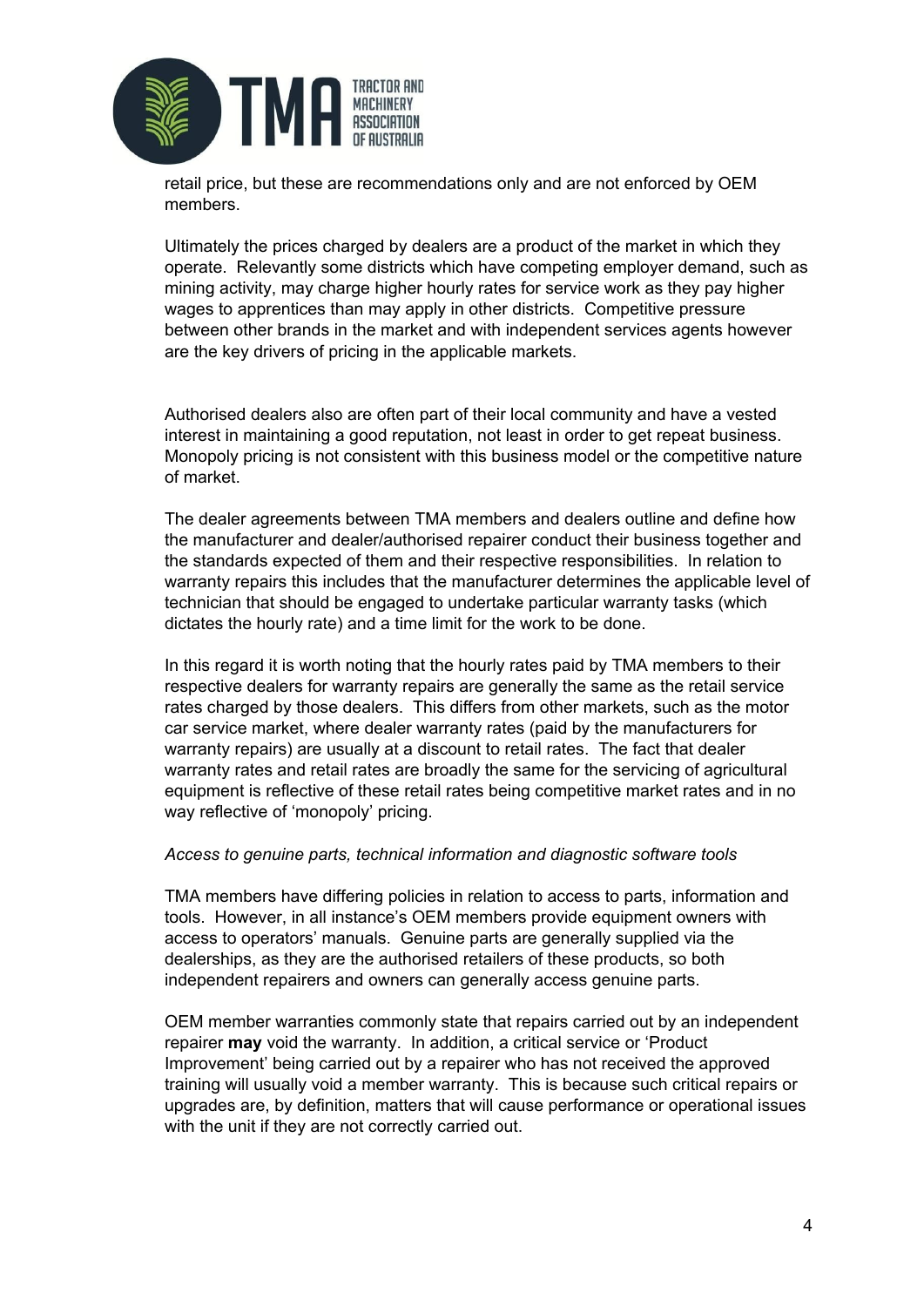

However, the use of independent repairs for other non-critical work will generally not automatically void an OEM member's warranty. However, if work undertaken by an independent repairer causes a fault to develop, then this will not be covered under OEM member warranties. This is reasonable as the manufacturer should not be liable for a repair that was only necessary due to a third-party defective repair, or a failure to properly maintain a unit.

The TMA acknowledges that its members do not provide the same level of support to independent repairers that they do to their authorised dealers. They do provide some, but not full access to diagnostic tools and software. However, this is not aimed at reducing competition in the aftermarket space, rather it is directed at ensuring the quality of services provided to equipment owners. This includes both critical performance and safety considerations. The commercial and economic basis for this approach is outlined in more detail below.

#### *Warranty Repairs*

An initial point to make is that warranty repairs (as distinct from scheduled servicing or maintenance repairs) are necessarily required to be undertaken by authorised dealers. Warranty repairs are funded by the manufacturer under the terms of their respective manufacturer's warranties. Manufacturer's warranties are voluntarily provided, they are not a legal requirement. However, they are a commercial requirement, as the market expectation is that the manufacturer stand behind their product and a failure to provide a competitive warranty would inevitably (negatively) impact sales.

In addition manufacturers may be liable under product liability laws for any death, injury or property damage resulting from the equipment not being as safe as users generally would expect (*Part 3-5 Australian Consumer Law*) and also have obligations under various State and Territory *Occupational Health & Safety* laws to ensure the safety of plant used in workplaces. By way of example the Victorian WorkSafe Plant Code of Compliance states that:

'All modifications or alterations to the design of the plant or a component of plant should be undertaken by the original designer.' (Paragraph 87 Worksafe Victoria Plant Code of Conduct March 2018).

In order to manage these risk of legal liability OEM members adopt measures to ensure that the equipment they manufacture is safe, including by reference to its maintenance schedules and by taking reasonable steps to ensure the quality of warranty repair work undertaken.

One such reasonable step is to require warranty repair work be undertaken by the authorised dealer. The manufacturer has an ongoing contractual relationship with authorised dealers, which includes provisions specific to their performing warranty repairs and the way these are performed. The manufacturer has no such contractual (or indeed any) relationship with independent repairers.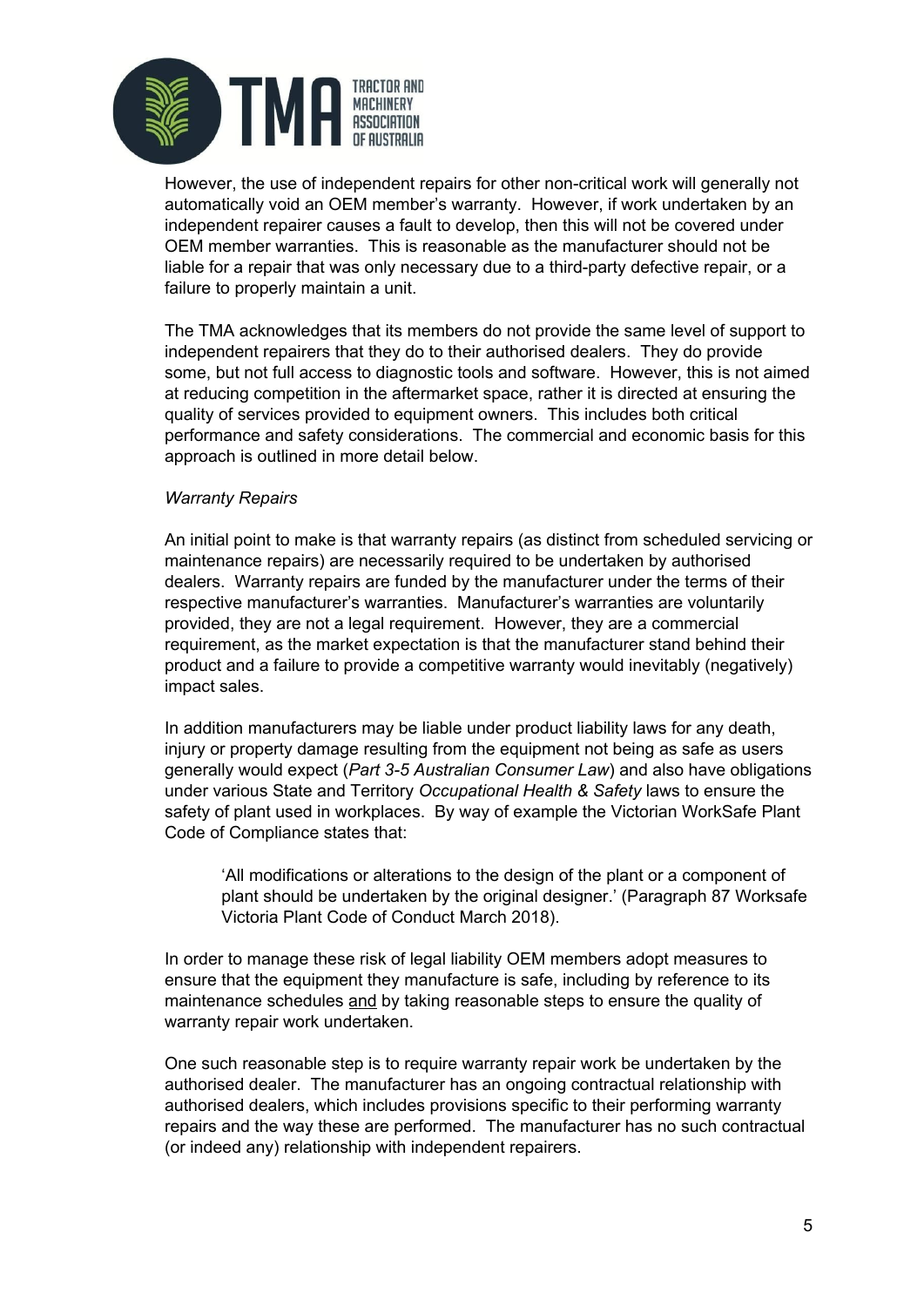

As the party funding the repair the manufacturer must have the right to determine who undertakes this work and OEM members uniformly entrust this task to their respective authorised dealers. The concept of legally requiring a manufacturer to contract with independent repairers who have unilaterally undertaken otherwise warrantable work, is entirely contrary to the basic legal concept of freedom of contract.

The TMA further notes that the practice of requiring warranty work to be undertaken by an authorised repairer is consistent across most industries, including the motor vehicle industry. The TMA submits that there are no compelling public interest reasons to deviate from the current practice for warranty repairs. The following submission therefore primarily addresses the ability of independent repairers to conduct scheduled servicing and out of warranty break down repairs.

#### *Quality Control of Repairs*

As noted in the Discussion Paper, agricultural machinery is increasingly computerised and complex. This is primarily due to increased functionality of the equipment that

has been sought by customers and ultimately is directed at providing greater efficiency and overall value to the customer.

However, with increased product complexity comes an increase in maintenance requirements and increased complexity in carrying out those requirements. Further, agricultural machinery is commonly worked hard on a seasonal basis. This intensive manner of working makes proper maintenance and repair particularly critical to the performance and safety of that equipment.

*Ad hoc* changes to the software or machinery can lead to:

- unsafe operation of the product and the equipment no longer complying with safety standards,
- disruption of machine capabilities and performance,
- changes to emissions controls and
- lack of transparency of any changes to the equipment when the equipment is sold to another user.

The level of repairs and service can be controlled and recorded (to ensure that only legitimate changes are made) through the authorised dealer involvement. This assists to maintain the value and inter-operability of the machine for future purchasers.

There are specialised tools, equipment and software required to maintain, service and repair the machinery. The specialised tools go beyond service manuals, product guides and on-board diagnostics. These specialised tools and equipment themselves require training for proper operation. Electronics control the basic functions of all major farm equipment as well as the most complicated functions. A single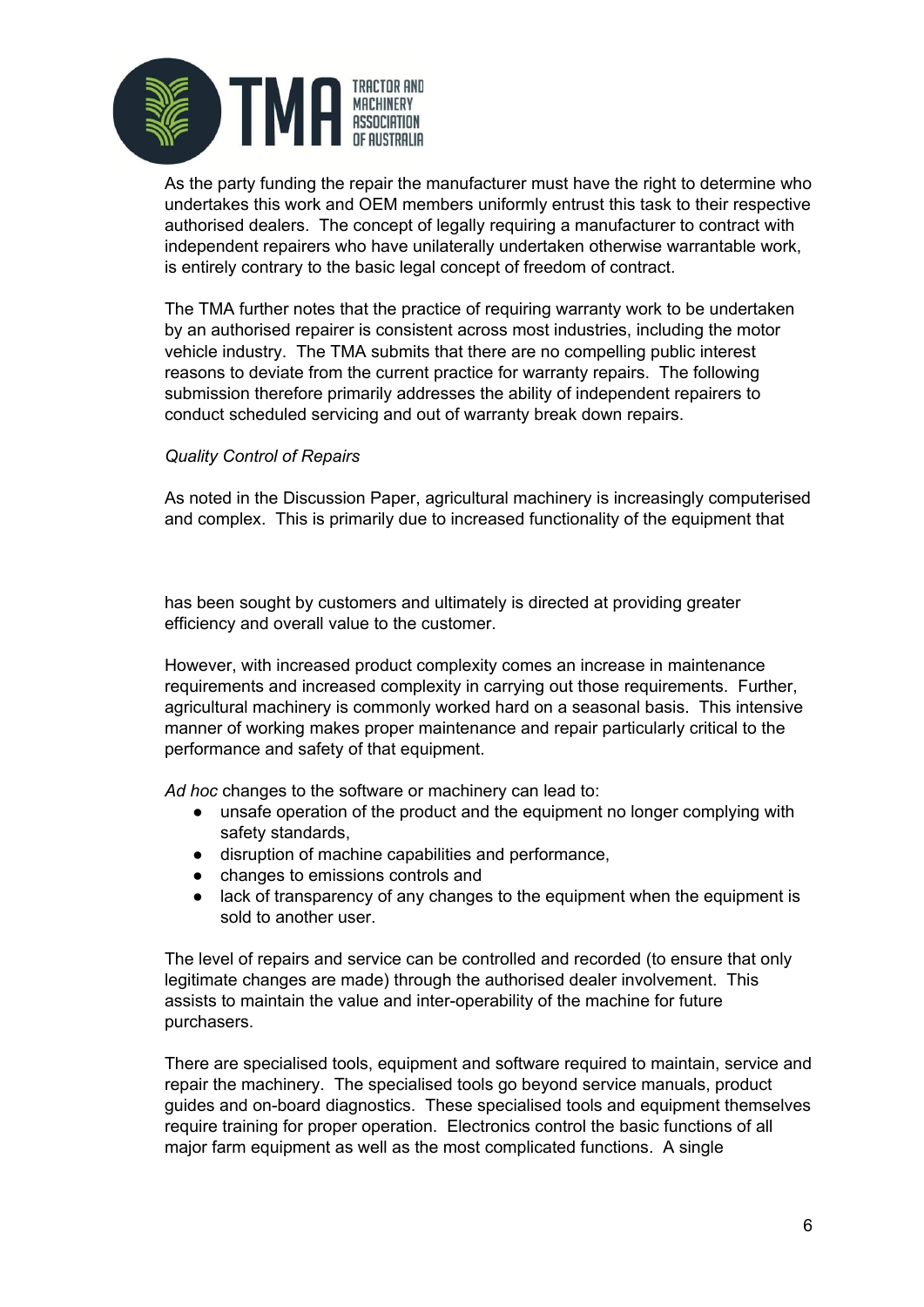

malfunction can impact the whole machine which means modifying software requires a high level of care.

The complexity of the machinery means that the performance of many repairs requires properly trained and qualified technicians. 'Dodgy' repairs happen and the consequences of these can include:

- compromising the performance of the equipment (as against environmental and other regulatory standards, as well as performance specifications);
- directly contributing to other breakdowns (knock on effects which can be expensive to remedy);
- compromising the safety of persons working with that equipment.
- compromising the functionality of steering, speed and breaking causing serious risk on and off road to both the user and members of the public.

Dealers and authorised technicians are trained and educated by the manufacturer to have the up to date expertise necessary to repair and service the equipment correctly and maintain it in safe and efficient working order. In addition, OEM members commonly have their own technicians in the field to back up and support their dealers. Manufacturers have an ongoing quality control function that they can and do exercise over their authorised dealers, which they cannot exercise over independent repairers.

#### *Free Rider Risk*

Authorised dealers are required to maintain fully equipped workshops and support remote service delivery across their defined prime market area. Authorised dealers support technicians of varying degrees of expertise from apprentices to top technicians. This allows them to allocate the correctly skilled level of service technician, depending upon the issue at hand. They also are required under their dealer agreements to maintain the training and skills of those technicians.

This involves a significant investment in time and money by those authorised dealers. By way of example, a training session for a technician may involve a 3-day course in a State capital city, with a day lost to travel either side, so each employee technicians may be out of action for a week at a time. Overall authorised dealers are required to provide a high level of service to customers and must make a significant investment in their businesses to maintain this level of service and retain their authorised dealer status. The *quid pro quo* of incurring these costs is that they are then given full access and support by the manufacturer.

Many independent repairers are not sufficiently resourced to provide this level of service or are unable or unwilling to incur the cost associated with this service level. We note that an exception to this is some larger corporate farming operations that may have well equipped workshops and commonly will employ ex-dealer technicians to provide on-site repairs and maintenance. In this regard however they are doing so to gain the benefit of a technician's training and expertise that has been developed at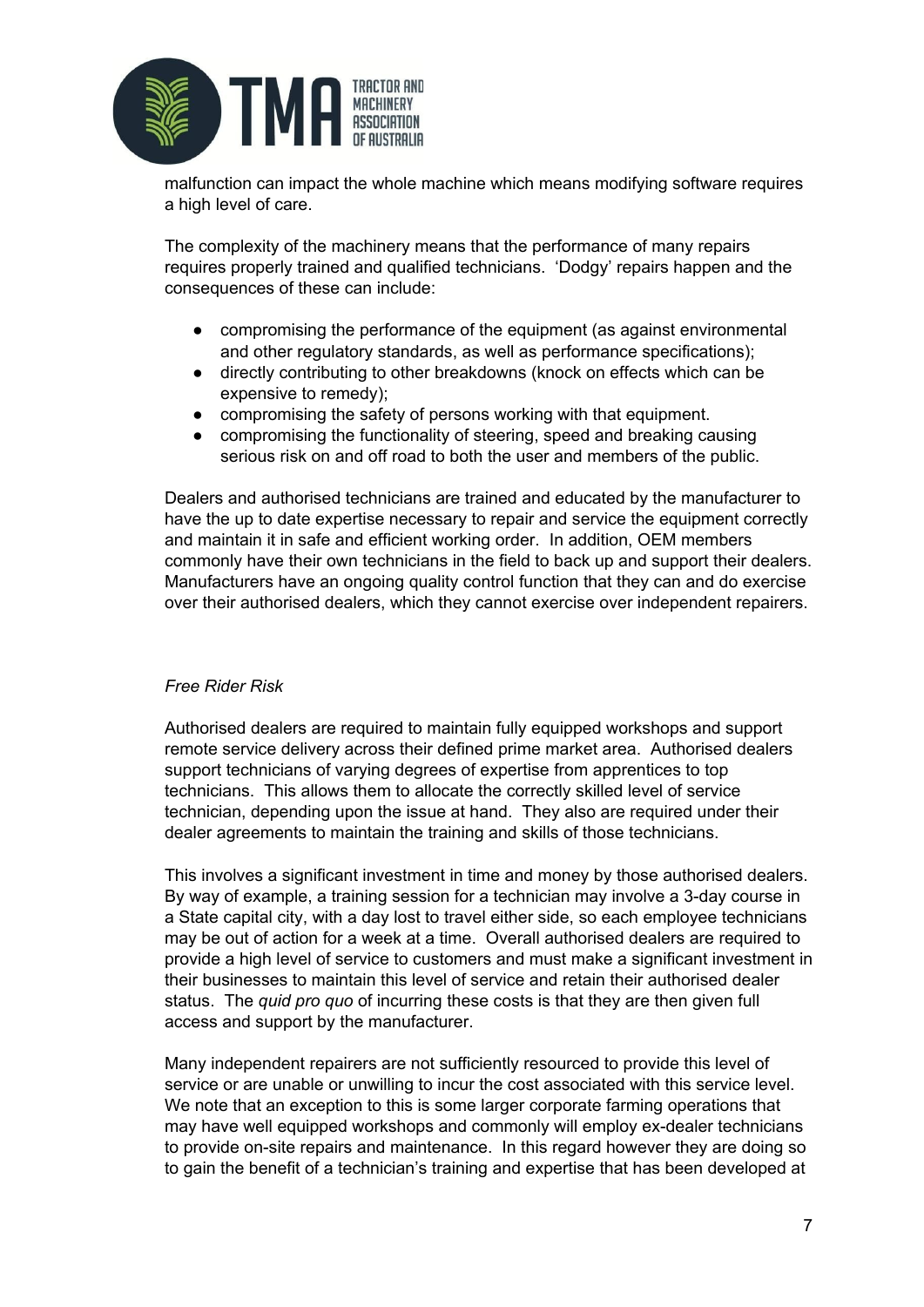

the cost of a prior employer/authorised dealer and the manufacturer. This however remains an option for larger operators.

For the services to be viable for the dealer and repairers, the manufacturer must endeavour to ensure there is an acceptable return from them being an authorised dealer, so that their business is sustainable. This is important to both the manufacturer and the authorised representatives, as the level and service and care to be provided as well as development of the products, is dependent on profitability for reinvestment.

In some instances local or 'back yard' repairers are seeking to 'free ride' in that they do not have the necessary expertise or training but will, if given full access to the level of support provided by manufacturers to authorised dealers, undercut the aftermarket pricing of the authorised dealer without having to provide the minimum standard of service (or incur the underlying costs) required of the dealer. If this occurs it has the potential of giving rise to significant inefficiencies in the aftersales market and could ultimately undermine the dealership model, without commensurate benefits to the equipment owner or agricultural sector.

Further, providing independent repairers with diagnostic tools and software that they do not know how to properly use would be inviting sub optimal outcomes for the customer.

#### *Sophisticated Customers*

TMA member's customers are generally and increasingly sophisticated, with even the 'family farm' operation now commonly being a substantial and professionally run

business. Further, the purchase of agricultural machinery is often a significant cost and critical to that farming business. The product is often purchased by way of trade in of a former model of the machine for the purpose of an upgrade. Often the changeover is from the former model, either in the same brand or another brand.

TMA members are finding the customers are less brand loyal than in the past and that they will engage in considerable research seeking an upgrade in the capabilities of the product since their last purchase. It is not a spur of the moment purchase, as may be the case with 'consumer' purchases.

Most customers have budgeted for the product and aware of the running costs going forward, commonly because they have had a history from previous ownership. The product is rarely sold to the purchaser at the recommended retail price but instead at a discount or trade-in, this is not controlled by the manufacturer but by the dealers themselves. The market is generally driven by regional competition between competitors offering both same and different brands of products.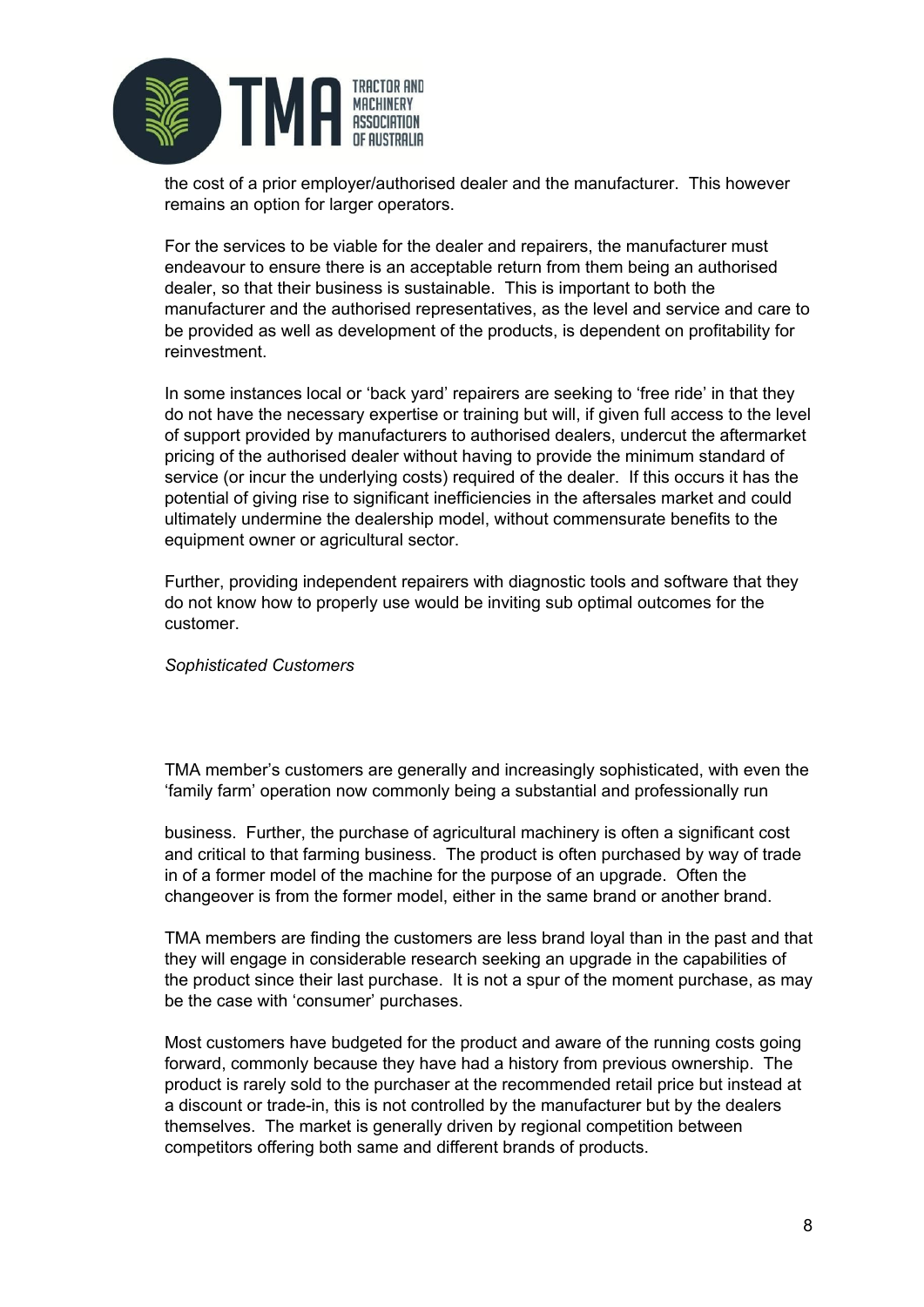

Professional farmers typically purchase based upon a full assessment of the features that are offered and after making comparisons between competing product. Part of this is an assessment of whole of life cost of the equipment being purchased. Initial purchase price is a component of this purchase decision but is not necessarily determinative.

By way of example large corporate customers will often negotiate a price to cover maintenance for the, say, three-year initial usage of the equipment. All TMA members are open to negotiation of such deals with any customer and offer various forms of extended warranty or service packages. This is to give the customer certainty in relation to the equipment running cost, but also ensures that the equipment is properly maintained throughout its working life and assists in maintaining value.

Customers who do not seek such ongoing support can and do 'shop around' various brand dealerships to negotiate competitive sales, service and repair pricing. The franchised dealership structure of individual businesses means that dealerships need to be competitive both in their own product market and, to an extent, those of competing brands.

An aspect of this is the need for dealers to obtain repeat business. Providing competitively priced maintenance and support is one way of a dealer increasing the likelihood of repeat business and generating brand loyalty. This results in competitive rates, as well as a high quality of after sales care being provided to the customer.

#### **II. Farmers may lack recourse in the event of a problem**

The agricultural machinery market is highly competitive, with a range of brands to choose from in a relatively small population of consumers in comparison to that of the United States and United Kingdom. To keep this level of competition in the market,

authorised dealers and repairers must remain competitive but also viable. As the products are imported, it must remain worthwhile for the manufacturers to continue to distribute to Australia. Manufacturers are therefore dependent upon their authorised dealers and repairers to maintain a viable market share. Ultimately however they

must provide a product that meets the expectations of the market and is competitive with that offered by competing manufacturers.

The TMA notes that the Discussion Paper notes that the 'purchasers' recourse for faults is usually limited to the manufacturer's warranty or paying for the repairs themselves.' The TMA notes that this is the same as for the purchase of most items in commercial markets and is entirely appropriate when the purchasers are themselves sophisticated commercial entities. This is not a market that is characterised by significant imbalances of market power, or where the purchaser is in some way disadvantaged and needs consumer protection.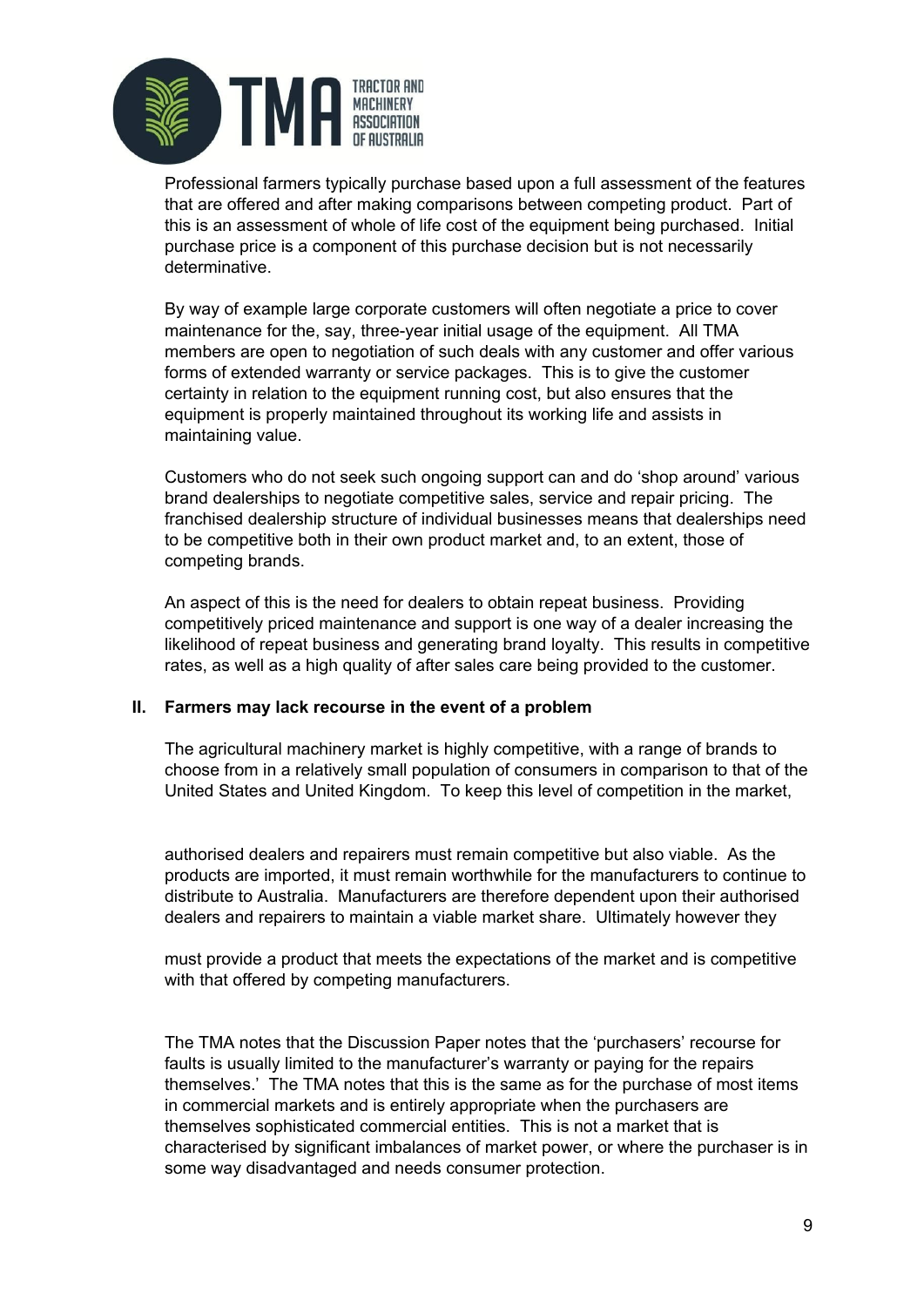

In this regard the TMA submits that it is not useful to compare an agricultural machinery manufacturer's warranty with the consumer guarantees offered under the Australian Consumer Law. These are deliberately limited by reference to a \$40,000 threshold or by refence to goods of a kind that are 'typically used for personal domestic or household' use. As noted above the typical purchaser of agricultural machinery is not uninformed or unsophisticated and therefore does not require this level of 'consumer' protection.

Further the TMA submits that its members do provide comprehensive warranties that provide for the repair of most faults that develop during the warranty period. OEM member's warranties clearly disclose the conditions that apply to those warranties and these are reasonable in the context of the complex types of machinery covered and the costs of providing this warranty cover. The average annual value of warranty work funded by manufacturers varies across the industry from approximately 0.9% to 2% of the value of the machine per annum.

Dealers assist the customer with what repairs and maintenance can and should be done to the machinery and the time frame of those events to ensure warranty is not compromised. Farmers are long term and repeat purchasers of agricultural equipment and generally understand the limitations on the warranty provided with the equipment they purchase.

Dealers commonly go to considerable trouble to support Customers who have a major break down. Where the farmer will be without his or her machine for days it's not uncommon for a loan machine to be made available, many times at no cost, or for a very reasonable hire fee, which is something the independent repairer cannot do. Similarly, it is not uncommon for a dealer to offer help, at no cost, if a customer has had an ongoing problem which was not covered under warranty.

Warranty guidelines given to the customer provide further information as to what selfassistance in the upkeep of the machinery may be undertaken by the customer without the authorised dealer's assistance. This usually includes many routine maintenance tasks such as greasing, oil level checks, cleaning and replacement of

worn parts. Extended warranty is often available on purchase of the machinery. It is commonly a warranty requirement policy that a review/service of the product take place, usually on a yearly basis. This review generally takes place post harvesting where a list of maintenance needed on the product is provided to the customer. The customer can request from the provider a list of what repairs and maintenance can be

done themselves to ensure the warranty is not voided and safety of the machine not compromised, this information is also usually specified in the operators manual.

The TMA submits that this approach is entirely appropriate for major complex machinery that is worked hard and for long hours on a seasonal basis.